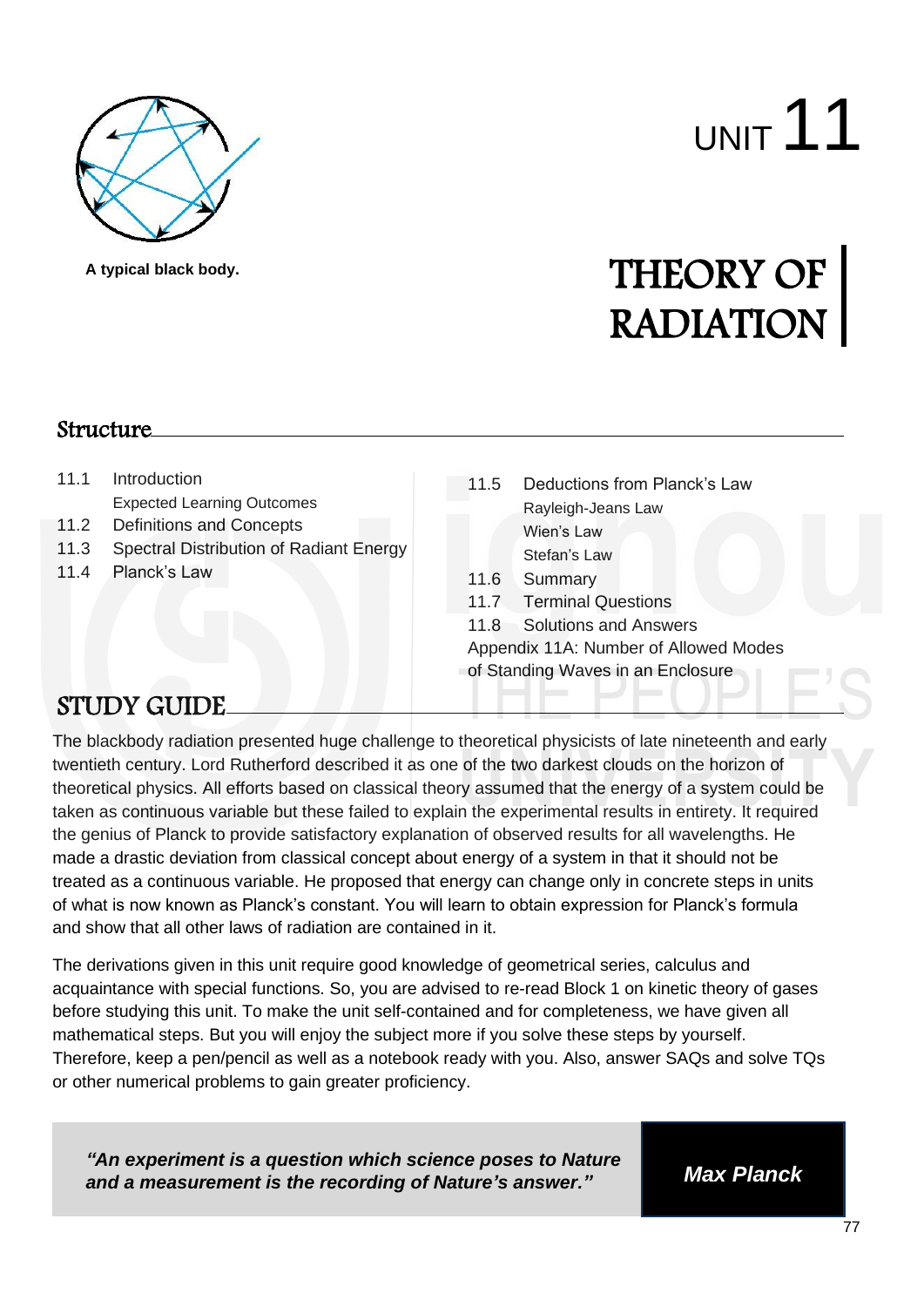#### **11.1 INTRODUCTION**

In your school physics, you have learnt that all bodies emit thermal radiation. And the intensity, wavelength and rate of emission depend on temperature. For instance, at room temperature, most of the energy is radiated in the far infra-red region, whereas at 6000K, which corresponds to the temperature of the outer surface of the Sun, it lies in the visible region. You have also learnt that the mode of energy transmission from the Sun to the Earth is *radiation*. In fact, radiation is the main mechanism for energy transfer in our solar system, interstellar space and the galaxies. It implies that energy transfer by radiation does not require intervening medium to participate actively.

It is now well accepted that thermal radiations are electromagnetic in nature. Moreover, these produce a sensation of warmth. An enclosure maintained at a constant temperature can be imagined to be filled with electromagnetic radiation, which is in thermal equilibrium with its walls. The electromagnetic radiation in a cavity is called **blackbody radiation** corresponding to a well-defined temperature. In the beginning, the laws of thermodynamics in conjunction with the law of equipartition of energy were used to study the behaviour of blackbody radiation. However, these efforts proved only partly successful.

In this unit, you will get the correct insight into the nature of blackbody radiation and its spectral distribution. We begin by discussing some important terms and concepts related to blackbody radiation in Sec. 11.2. This is followed by a discussion of spectral distribution of radiant energy in Sec. 11.3. Planck proposed the concept of quanta as carriers of energy in emission or absorption of blackbody radiation and explained all observed results available then rather well. In Sec. 11.4, you will learn how to derive Planck's formula of blackbody radiation following the approach used by Planck. (For the number of modes per unit volume in the frequency range  $v$  to  $v+dv$ , he used the expression obtained by Rayleigh and Jeans.) In Sec. 11.5, you will learn that all other laws of radiation (Wien's law, Rayleigh-Jeans law and Stefan-Boltzmann's law) are contained in Planck's law.

#### Expected Learning Outcomes

After studying this unit, you should be able to:

- ❖ explain the concepts of blackbody radiation, spectral distribution and energy density;
- ❖ discuss Planck's theory of black body radiation;
- ❖ obtain Planck's formula for spectral distribution of black body radiation; and
- ❖ derive Rayleigh-Jeans law, Wien's law and Stefan's law from Planck's law.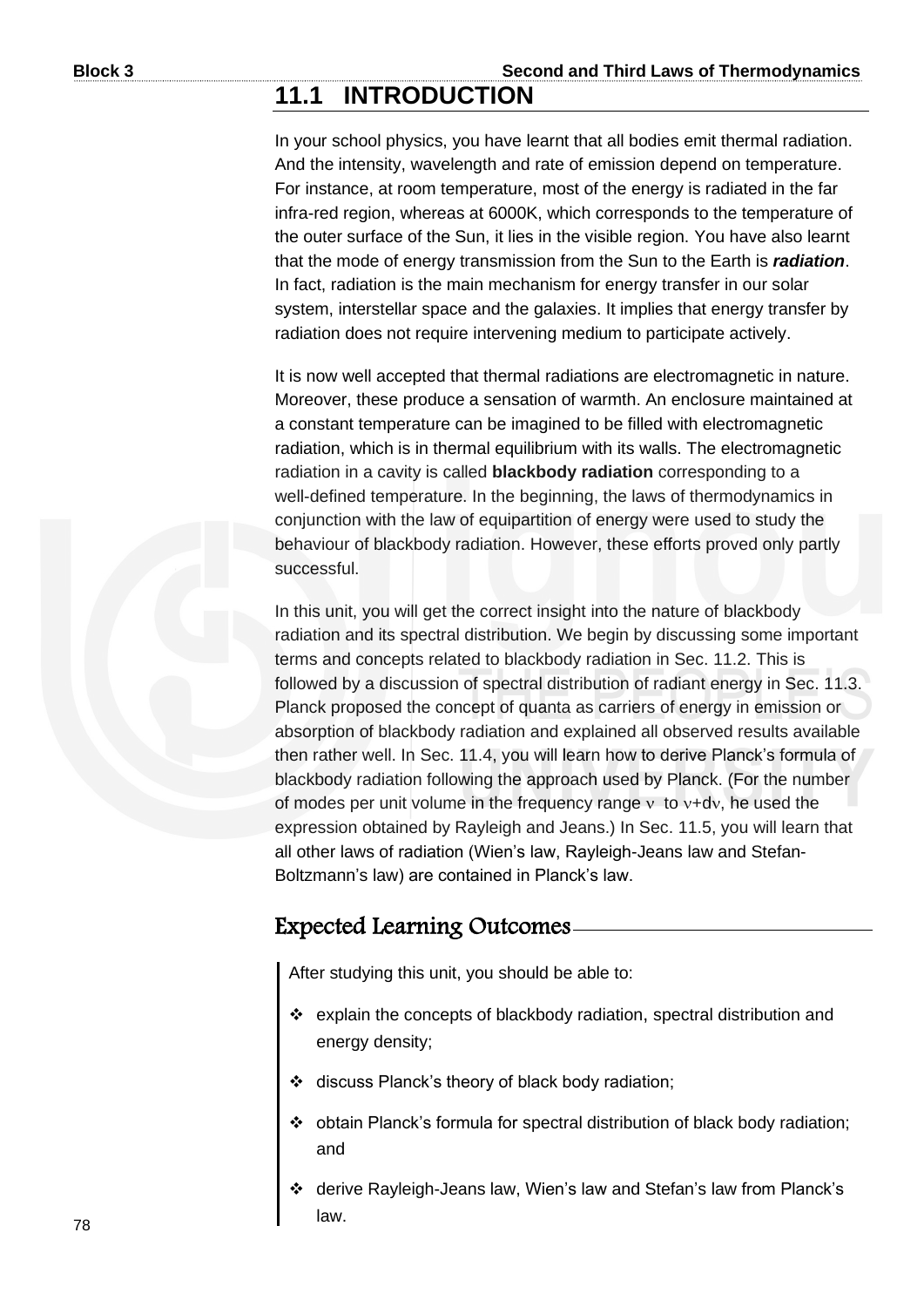$\left( \right)$ 

#### **Unit 11** Theory of Radiation **11.2 DEFINITIONS AND CONCEPTS**

To discuss distribution of energies in blackbody radiation, we have to introduce some basic definitions:

 ${\sf Spectral}$  energy density (  $u_\lambda$  ) is defined with respect to a particular wavelength  $\lambda$  as a measure of the energy per unit volume per unit range of wavelength. It means that  $\,u_{\lambda}$ d $\lambda$  denotes the energy per unit volume in the wavelength range from  $\lambda$  to  $\lambda$  +  $d\lambda$ . Therefore, a sum of spectral energy densities for all wavelengths from 0 to  $\infty$  per unit volume gives the total energy density:

$$
u = \int_{0}^{\infty} u_{\lambda} d\lambda
$$
 (11.1)

Note that the total energy density is measured in units of  $Jm^{-3}$ .

**Spectral emissive power** ( $e_{\lambda}$ ) of a body corresponding to wavelength  $\lambda$  is a measure of energy radiated per second per unit surface area per unit wavelength. Therefore,  $e_{\lambda}d\lambda$  denotes the energy emitted by unit area in one second in the wavelength range from  $\lambda$  to  $\lambda + d\lambda$ . A sum of spectral emissive powers for all wavelengths from 0 to  $\infty$  gives total emissivity:

$$
e = \int_{0}^{\infty} e_{\lambda} d\lambda
$$
 (11.2)

Note that emissivity is measured in  $Jm^{-2} s^{-1}$  or  $Wm^{-2}$ .

**Spectral absorptivity**  $(a_\lambda)$  denotes the fraction of incident energy of a particular wavelength absorbed by unit surface area of a body in one second.

If a body absorbs all radiations incident on it,  $a_{\lambda} = 1$ , then the body is said to be a **perfect blackbody**. This nomenclature is based on the colour that we see due to selective absorption of light. Do you know that the text of this unit appears black because letters in it absorb all light falling on them? Why does a flower have colour or why does the paper of your unit appear white?

Note that  $\,$  e and  $\,$  e $_{\lambda}$  characterise the properties of a body as emitter whereas *a* describes the properties of the body as an absorber of radiation. However, these three physical quantities depend on temperature and the nature of the surface of the body.

When radiation of a particular wavelength  $\lambda$  is incident on a body, it may be partially reflected, partially absorbed and partially transmitted. But a blackbody absorbs all radiations incident on it. Then we can write

$$
r_{\lambda} + a_{\lambda} + t_{\lambda} = 1
$$

where  $\mathit{r}_{\lambda}$ ,  $\mathit{a}_{\lambda}$  and  $\mathit{t}_{\lambda}$ , respectively, characterise energy reflection, absorption and transmission coefficients of the body corresponding to wavelength  $\lambda$ . If  $r_{\lambda} = t_{\lambda} = 0$ , then  $a_{\lambda} = 1$ . That is, the body is perfectly black for a given wavelength. In practice, no surface or body satisfies this ideal definition strictly. Even lamp black and platinum black respectively absorb nearly 96%

and 98% of visible light. So,  $\boldsymbol{a}_{\!\lambda}^{\phantom{\dagger}}$  is always less than unity.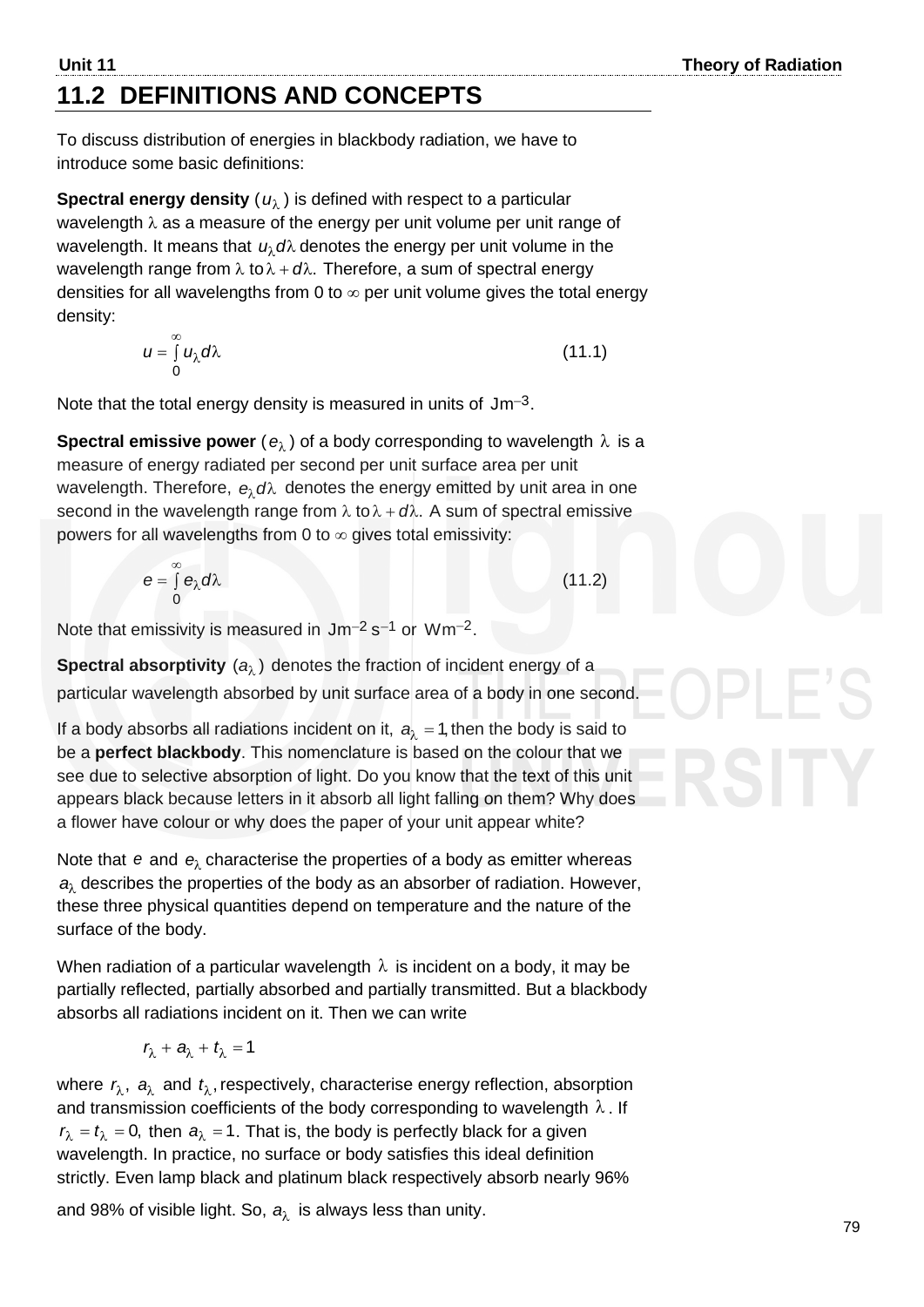#### **11.3 SPECTRAL DISTRIBUTION OF RADIANT ENERGY**

In your school physics, you have learnt Stefan's law of blackbody radiation. It states that **the rate of emission of radiant energy by unit area of a perfect blackbody is directly proportional to the fourth power of its absolute temperature.** Mathematically, we express it as

$$
E = \sigma T^4 \tag{11.3}
$$

where  $\sigma$  is called **Stefan's constant** and has value

 $5.672 \times 10^{-8}$ Jm<sup>-2</sup>K<sup>-4</sup>s<sup>-1</sup>. Stefan's law in the above form refers to the amount of heat emitted by the body by virtue of its temperature, irrespective of what it receives from the surroundings. Therefore, it is natural to extend the scope of this law to represent the exchange of heat and be stated as follows:

For a blackbody at absolute temperature *T* surrounded by another blackbody at absolute temperature  $T_0$ , the amount of net heat lost by the blackbody at higher temperature per unit time can be expressed as

$$
E = \sigma (T^4 - T_0^4)
$$
 (11.4)

This law is known as **Stefan-Boltzmann law.**

Note that Stefan-Boltzmann law relates total energy density of black body radiation with temperature; it does not give any information about the distribution of energy in different parts of the spectrum.

Now refer to Fig. 11.1, which shows observed results of spectral energy density of a black body at different temperatures.



**Fig. 11.1**: **Plot of spectral energy density of a black body with wavelength at different temperatures.**

You will note in Fig. 11.1 that:

- For a given wavelength  $\lambda$ ,  $u_{\lambda}$  increases with temperature.
- For each temperature, the spectral energy density plot shows a maximum. It shifts to shorter wavelengths with increase in temperature.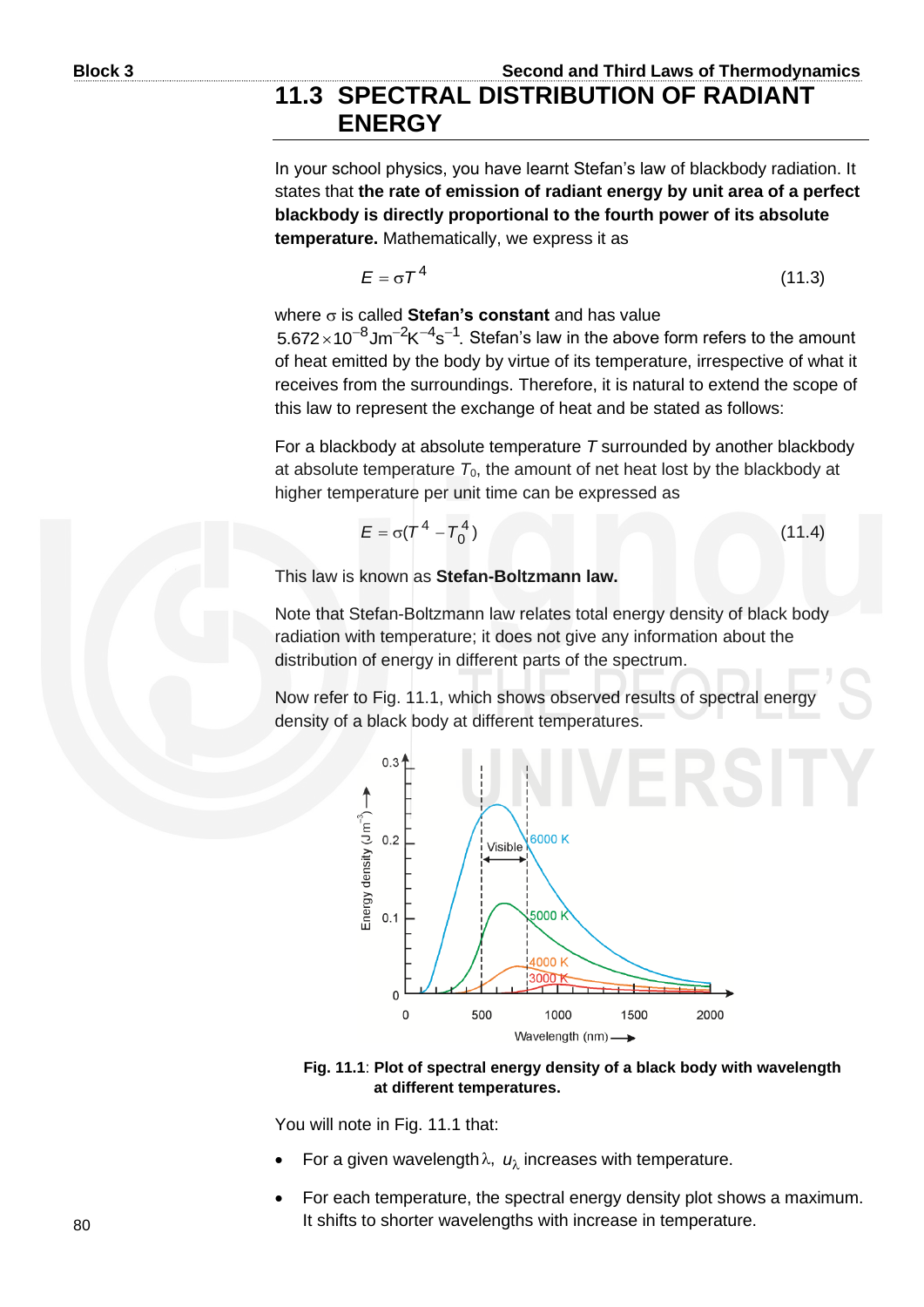The spectral energy density becomes zero as wavelength tends to either zero or infinity.

To explain experimental results, Wien and Rayleigh and Jeans used thermodynamic reasoning with the principle of equipartition of energy, wherein energy is considered a continuous variable. However, they could not explain the results satisfactorily in the entire range of the spectrum. In fact, their efforts succeeded either in the higher or in the lower energy regions. This raised doubts about the applicability/utility of the principle of equipartition of energy to understand the physics of blackbody radiation.

Planck then conjectured, albeit heuristically, that **emission and absorption of radiation is a discontinuous process**. To derive Planck's formula, we have preferred discussion of developments in chronological order as this approach is more informative and learner-friendly. It will give you a feel of how scientists handle difficult unknown situations, particularly when their results do not conform to experimental results. (This law was later derived by Indian physicist Prof. S.N. Bose by treating radiation as an assembly of photons, which obey Bose-Einstein statistics. You will learn about it in Block 4.)

#### **11.4 PLANCK'S LAW**

Planck presented the following formula for energy density empirically to fit the experimental results on blackbody spectrum:

$$
u_v dv = \frac{8\pi v^2}{c^3} \left( \frac{hv}{\exp(hv/k_BT)-1} \right) dv
$$

We can rewrite it as:

$$
u_{\rm v}dv = n_{\rm v}\epsilon_{\rm v}dv = \frac{8\pi v^2\epsilon_{\rm v}}{c^3}dv
$$

where

$$
\varepsilon_{\rm v} = \left(\frac{h{\rm v}}{\exp(h{\rm v}/k_BT)-1}\right)
$$

is the average energy of an oscillator, and

$$
n_{\rm v}d\rm v=\frac{8\pi v^2}{c^3}d\rm v\tag{11.6b}
$$

defines the number of modes per unit volume in the frequency range  $v$  to  $v + dv$ . (The calculation of the number of modes is given in Appendix 11A) Eq. (11.6b) can also be written as

$$
N_{\rm v} dv = \frac{8\pi V v^2}{c^3} dv \tag{11.6c}
$$

to define the number of modes in volume *V* in the frequency range to  $v + dv$ .

You should now go through the following example.

$$
(11.6)
$$
\n
$$
(11.6a)
$$

(11.5)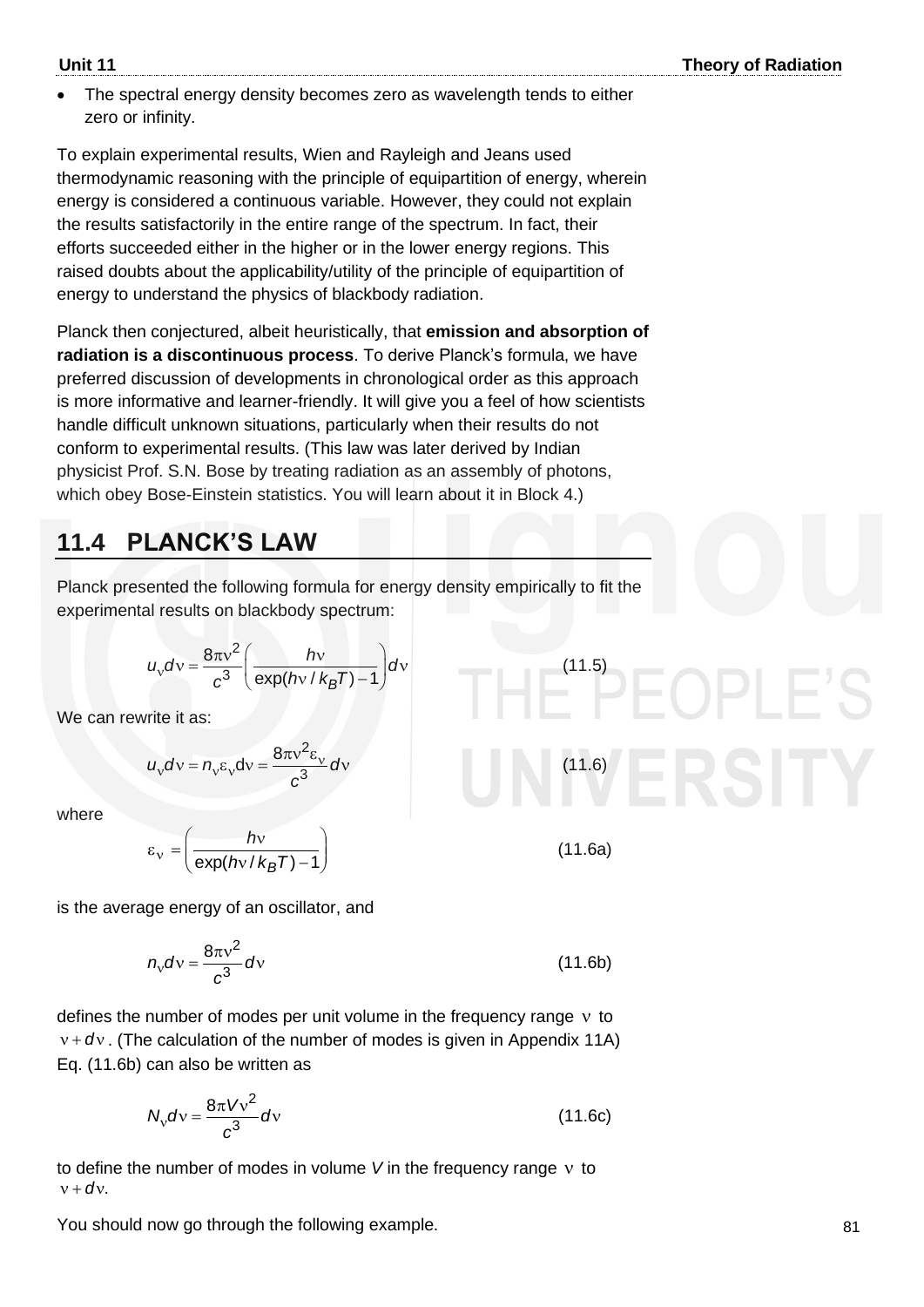### *XAMPLE 11.1***: Calculation of Number of Modes**

Calculate the number of modes of oscillations in a chamber of volume 100 cm<sup>3</sup> in the frequency range  $4.02 \times 10^{14}$ Hz to  $4.03 \times 10^{14}$ Hz.

**SOLUTION**  $\blacksquare$  It is given that  $V = 100 \text{ cm}^3 = 10^{-7}$  $\textbf{SOLUTION}$  ■ It is given that  $V = 100 \text{ cm}^3 = 10^{-4} \text{m}^3$ ,  $v = 4.02 \times 10^{14} \text{Hz}$ ,  $dv = 0.01 \times 10^{14} \text{Hz}$  and  $c = 3 \times 10^8 \text{ms}^{-1}$ . On substituting these values in and  $c = 3 \times 10^8 \text{ms}^{-1}$ . On substituting these values in

the expression given in Eq. (11.6c), we get  
\n
$$
N_v dv = \frac{8 \times 3.14 \times (4.02 \times 10^{14} \text{ Hz})^2 \times (10^{-4} \text{ m}^3) \times (0.01 \times 10^{14} \text{ Hz})}{(3 \times 10^8 \text{ ms}^{-1})^3} = 1.5 \times 10^{13}
$$

By substituting  $\varepsilon_v = k_B T$  in Eq. (11.6), you will obtain Rayleigh-Jeans law, which was derived by them based on the law of equipartition. (It suggests that  $\varepsilon_{\rm v}$  is the average energy of a mode of oscillation in Planck's theory.) But Planck was convinced about the inappropriateness of the classical theories and he made a drastic deviation. He postulated that

- the exchange of energy between matter (walls) and radiation (cavity) could take place only in bundles of a certain size; and
- the quantum of exchange is directly proportional to its frequency. That is, the energy of an oscillator having frequency could only be an integral multiple of *h* , where *h* is a constant.

These postulates marked a fundamental departure from the contemporary ideas. The constant *h* is now known as *Planck's constant*. Its value is 6.62618×10<sup>-34</sup> Js. (Planck was awarded Nobel Prize in Physics in 1918 for his work on blackbody radiation.)

Before proceeding further, it would be appropriate to clarify the significance of Planck's postulates with an example. Suppose two litre of milk is to be distributed between two persons. Since milk is an infinitely indivisible entity, you can divide it between two persons in an infinite number of ways. Next you are asked to distribute milk in units of a litre. Now both the persons can receive either 0, 1 or 2 litre meaning thereby that the number of ways reduces to three. The number of ways will be five if the unit (quantum) of distribution is half-a-litre. From this example, you can convince yourself how discretisation introduces a drastic change. Planck achieved similar result in the case of blackbody radiation by introducing the concept of energy quanta in energy exchange.

Planck argued that blackbody radiation chamber be considered to be filled up not only with radiation but also with a perfect gas, whose molecules exchanged energy via resonators of molecular dimensions. (Matter-radiation interaction was necessary to introduce the notion of temperature.) The resonators were assumed to absorb energy from the radiation and transfer the same wholly or partially to gas molecules when they collided with them. This helped to establish thermodynamic equilibrium. (You may think that the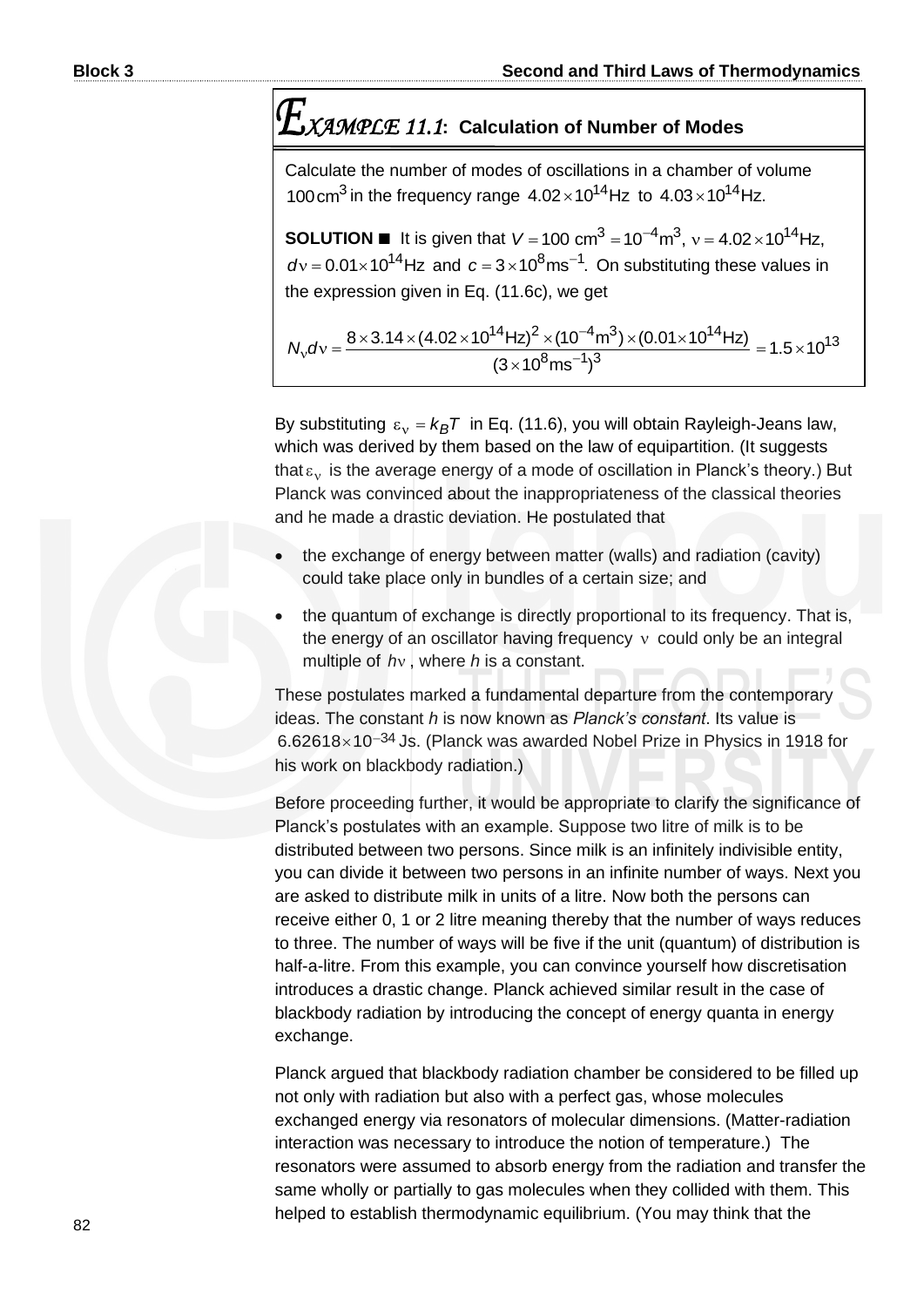process is somewhat roundabout but this was the only one possible and consistent with accepted ideas at that time.)

Let us now suppose that the total number of Planck resonators is *N* and their total energy is *E*. The average energy of Planck resonators is given by

$$
\frac{hv}{[\exp(hv/k_BT)-1]}
$$
 rather than  $k_BT$ .

Before proceeding further, go through the following example.

## *XAMPLE 11.2***: MEAN ENERGY**

An oscillator vibrates with frequency  $1.51 \times 10^{14}$  Hz at  $T = 1800$  K. Compare the values of its average energy by treating it as (a) a classical oscillator and (b) Planck's oscillator. Take  $h = 6.62 \times 10^{-34}$ Js<sup>-1</sup>, and  $k_{\text{B}} = 1.38 \times 10^{-23} \text{ J} \text{K}^{-1}.$ 

**SOLUTION** ■ (a) The average energy of a classical oscillator is given by

$$
\overline{\varepsilon} = k_{\text{B}} T = (1.38 \times 10^{-23} \text{ J} \text{K}^{-1}) \times (1800 \text{ K})
$$

$$
= 2.48 \times 10^{-20} \text{ J}
$$

(b) The average energy of Planck's oscillator is given by

$$
\overline{\varepsilon} = \frac{hv}{e^{hv/k_BT} - 1} = \frac{k_BT(hv/k_BT)}{e^{hv/k_BT} - 1}
$$

We note that  $^{-34}$ Js) $\times$ (1.51 $\times$ 10<sup>14</sup>s $^{-1}$ ) <sup>⊶</sup>Js) × (1.51<br><sup>−23</sup> JK<sup>−1</sup>) × ( =  $\frac{(6.62 \times 10^{-34} \text{Js}) \times (1.51 \times 10^{14} \times (1.38 \times 10^{-23} \text{JK}^{-1}) \times (1800 \text{K}^{-1} \times 10^{14} \times 10^{14} \text{K}^{-1} \times 10^{14} \text{K}^{-1} \times 10^{14} \text{K}^{-1} \times 10^{14} \text{K}^{-1} \times 10^{14} \text{K}^{-1} \times 10^{14} \text{K}^{-1} \times 10^{14} \text{K}^{-1} \times 10^{14} \text{K}$  $^{34}$ Js) $\times$ (1.51 $\times$ 10 $^{14}$ s $^{-1}$  $\frac{hv}{B} = \frac{(6.62 \times 10^{-34} \text{Js}) \times (1)}{(1.38 \times 10^{-23} \text{JK}^{-1})}$  $(6.62 \times 10^{-34} \text{Js}) \times (1.51 \times 10^{14} \text{ s}^{-1})$  $rac{hv}{k_{\text{B}}T} = \frac{(6.62 \times 10^{-34} \text{Js}) \times (1.51 \times 10^{14} \text{ s})}{(1.38 \times 10^{-23} \text{JK}^{-1}) \times (1800 \text{ K})}$ 

$$
=\frac{9.99\times10^{-20} \text{J}}{2.48\times10^{-20} \text{J}}=4.03
$$

−

20 4.03

 $e^{4.03} - 1$ 

Hence,

$$
\overline{\epsilon} = \frac{(2.48 \times 10^{-20} \text{ J}) \times (4.03)}{6^{4.03} - 1} = \frac{9.99 \times 10^{-20} \text{ J}}{53.6} = 1.81 \times 10^{-20} \text{ J}
$$

Note that the average energy of Planck's oscillator is less than that of a classical oscillator.

You should now answer an SAQ.

#### *SAQ 1* –**Mean energy**

Obtain expression for mean energy of a Planck's oscillator in the limit  $v \rightarrow 0$ .

While answering SAQ 1 you have noted that in the limit  $v \rightarrow 0$ , the mean energy of a Planck's oscillator is  $k_B\mathcal{T}$ . The implication of this result is that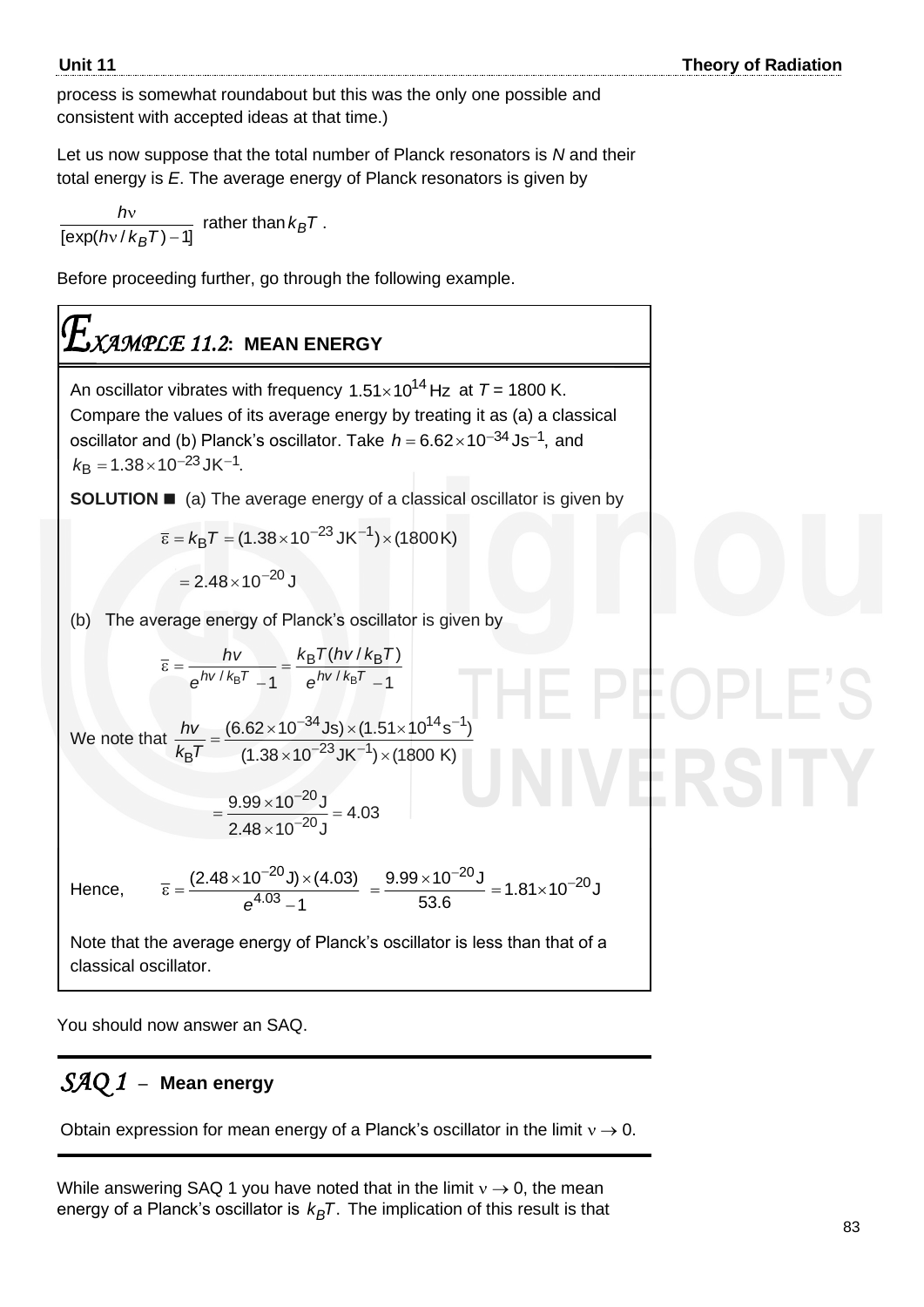when *h*<sub>v</sub> is small compared to  $k_B T$ , the discrete nature of energy does not show up.

In terms of wavelength, we can express Planck's formula using the relation  $v = c/\lambda$  in Eq. (11.5). Note that  $|dv| = \frac{c}{2} d\lambda$  $\lambda^2$  $|dv| = \left| -\frac{c}{2} d\lambda \right|$  and we use the fact that  $u_{\lambda}$ d $\lambda$  corresponds to  $u_{\nu}$ d $\nu$ . Hence, Planck's law in terms of wavelength can be expressed as

$$
u_{\lambda}d\lambda = \frac{8\pi h}{c^3} \left(\frac{c}{\lambda}\right)^3 \left(\frac{1}{\exp(hc/\lambda k_B T) - 1}\right) - \frac{c}{\lambda^2}d\lambda
$$

$$
= \frac{8\pi h c}{\lambda^5} \left(\frac{1}{\exp(hc/\lambda k_B T) - 1}\right) d\lambda \tag{11.7}
$$

Now refer to Fig. 11.2. It shows a plot of Planck's law based on Eq. (11.7). Since Planck's law explained the observed results of blackbody radiation for all wavelengths available then, the validity of the concept of discreteness of energy was established. In fact, this revolutionary idea, led to the birth of a new branch of physics known as **quantum mechanics**.



**11.2**: **Plot of Planck's law based on Eq. (11.7).**

#### **11.5 DEDUCTIONS FROM PLANCK'S LAW**

We now show that Planck's law provides us with the most general description of blackbody radiation. That is, you are justified to think that all other laws of blackbody radiation are its special cases. We first show that Rayleigh-Jeans law and Wien's law are its limiting cases in the region of longer and shorter wavelengths, respectively.

#### **11.5.1 Rayleigh-Jeans Law**

To begin with, we obtain the expression for Rayleigh-Jeans law. For  $\lambda$  >> *hc* /  $k_{\mathsf{B}}\mathcal{T},$  the exponential term in Eq. (11.7) can be approximated as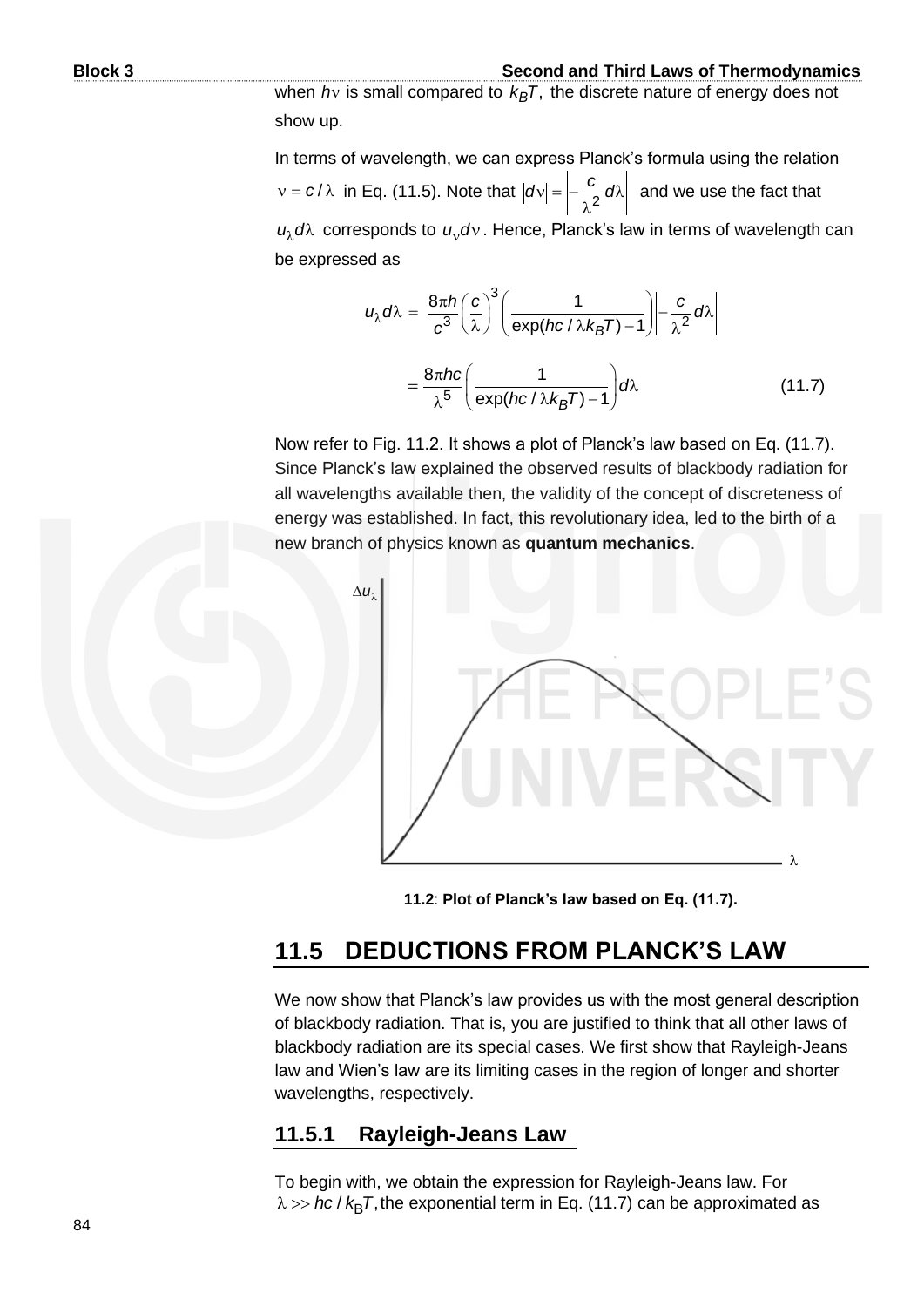(11.9)

$$
\exp(hc/\lambda k_B T) \approx 1 + \frac{hc}{\lambda k_B T} + \dots
$$

so that  $\exp(hc/\lambda k_BT) - 1 = \frac{1}{\lambda k_BT}$ *hc*  $\lambda k_B$  $-1 =$ 

Hence, for  $\lambda >> hc$  /  $k_BT$  <sub>,</sub> Eq. (11.7) reduces to

$$
u_{\lambda} d\lambda = \frac{8\pi hc}{\lambda^5} \times \left(\frac{\lambda k_B T}{hc}\right) d\lambda = \frac{8\pi k_B T}{\lambda^4} d\lambda
$$
 (11.8)

This is Rayleigh-Jeans law.

#### **11.5.2 Wien's Law**

For  $\lambda \ll hc$  /  $k_BT$ , the exponential term in Eq. (11.7) will be significantly greater than unity. Therefore, we can ignore 1 in comparison to the exponential in Eq. (11.7). Then Eq. (11.7) reduces to

$$
u_{\lambda}d\lambda = \left(\frac{8\pi hc}{\lambda^5}\right) \exp(-hc/\lambda k_B T) d\lambda
$$

This is Wien's law.

#### **11.5.3 Stefan's Law**

By integrating Eq. (11.7) for photons of all wavelengths, we obtain the expression for total energy density:

$$
u(T) = \int_{0}^{\infty} u_{\lambda} d\lambda = 8\pi hc \int_{0}^{\infty} \frac{d\lambda}{\lambda^{5} [\exp(hc/\lambda k_{B}T) - 1]}
$$
(11.10)

To evaluate this integral, we introduce a change of variable and define

$$
x = \frac{hc}{\lambda k_B T}
$$
 so that  $\lambda = \frac{hc}{x k_B T}$  and  $d\lambda = -\frac{hc}{x^2 k_B T} dx$ . Note that the limits of

integration will change as  $-\infty$  to 0. Using these results in Eq. (11.10), we get

$$
u(T) = 8\pi hc \int_{-\infty}^{0} \frac{\left(-\frac{hc}{x^2 k_B T}\right)dx}{\left(\frac{hc}{x k_B T}\right)^5 [\exp(x) - 1]}
$$

If we now change the limits of integration as 0 to  $\infty$ , the negative sign will be automatically absorbed. Hence, we can write

$$
u(T) = \frac{8\pi k_B^4 T^4}{c^3 h^3} \int_{0}^{\infty} \frac{x^3 dx}{\exp(x) - 1}
$$

The procedure to solve the integral in this expression is quite involved.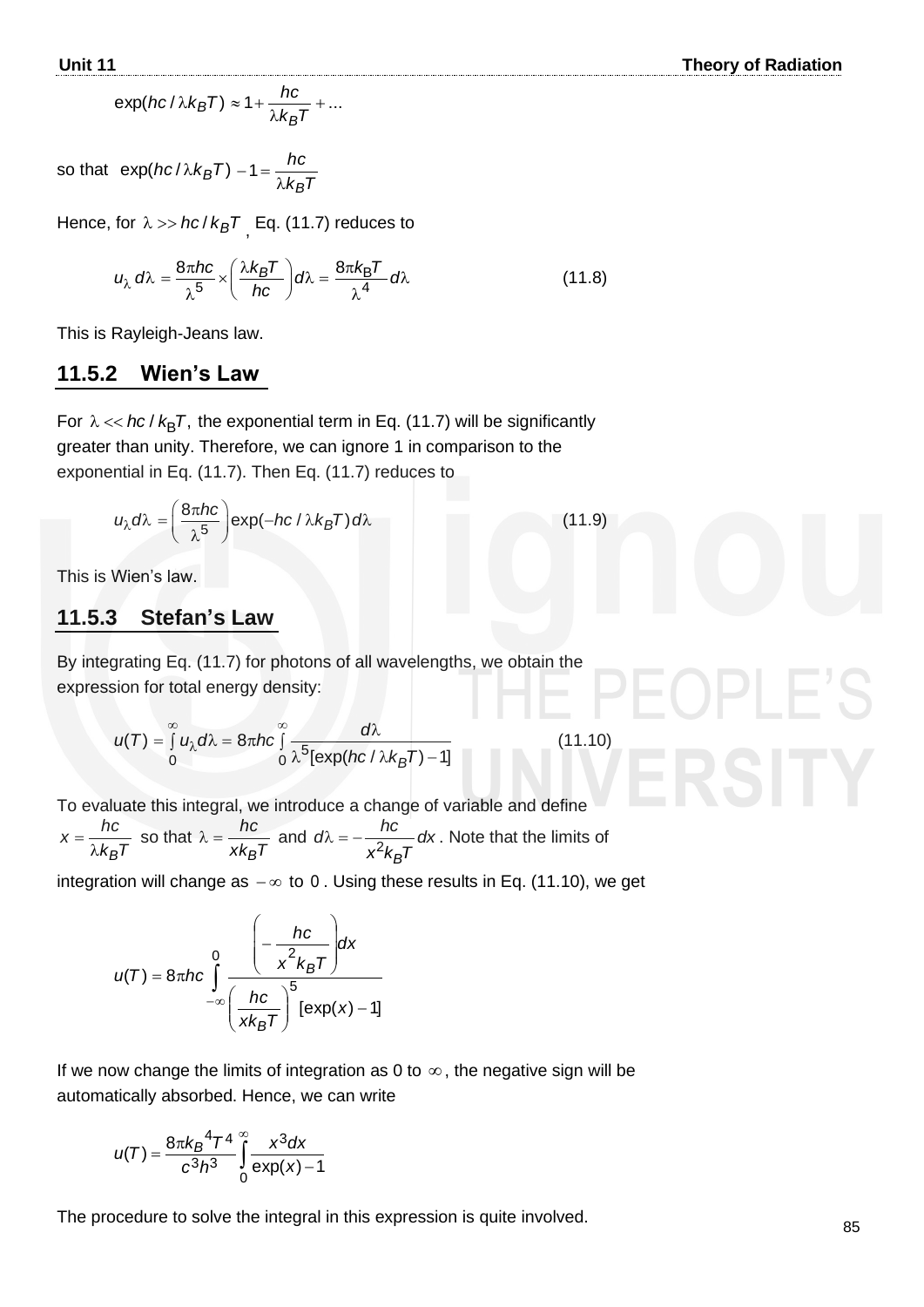You should just remember that it has the value  $\Gamma(4) \zeta(4) = \pi^4 / 15$ . (Here  $\Gamma(4)$ = 6 is gamma function of order 4 and  $\zeta(4)$  =  $\pi^4$  / 90 is zeta function of order 4.) So, we can write the expression for total energy density at temperature *T* as

$$
u(T) = \frac{8\pi^5 k_B^4}{15h^3 c^3} T^4
$$
  
or 
$$
u(T) = aT^4
$$
 (11.11)

where 
$$
a = \frac{8\pi^5 k_B^4}{15h^3c^3} = 7.56 \times 10^{-16}
$$
 Jm<sup>-3</sup> K<sup>-4</sup>.

The interior of the Sun can be assumed to consist of photon gas at constant temperature  $3\!\times\!10^6$  K. It means that the energy density radiated by the Sun is given by

$$
u = (7.56 \times 10^{-16} \text{Jm}^{-3} \text{K}^{-4}) \times (3 \times 10^{6} \text{K})^{4}
$$

$$
= 6.1 \times 10^{10} \text{Jm}^{-3}
$$

The volume of the Sun is known to be nearly equal to  $1.4 \times 10^{27}$  m<sup>3</sup>. It means that the total energy of photons inside the Sun is

$$
E = uV = 8.6 \times 10^{37} \text{ J}
$$

If photons are assumed to **effuse** through a small cavity-like opening in the surface of the Sun, the net rate of flow of radiation per unit area of the opening will be given by

$$
R = \frac{1}{4} u c = \frac{2\pi^5 k_{\rm B}^4}{15h^3c^2} T^4
$$

We can rewrite it as

$$
R = \sigma T^4 \tag{11.12}
$$

where  $\sigma = \frac{2\pi^5 k_B^4}{45 k^3 \cdot 2^2} = 5.672 \times 10^{-8}$  Jm<sup>-2</sup> K<sup>-4</sup> s<sup>-1</sup> is  $\frac{2\pi^5 k_\text{B}^4}{15\,h^3c^2}$  $\frac{2\pi^5 k_{\rm B}^4}{15 h^3 c^2}$  = 5.672 × 10<sup>-8</sup> Jm<sup>-2</sup> K<sup>-4</sup> s  $\frac{\hbar^3 k_{\rm B}^4}{\hbar^3 c^2}$  = 5.672 × 10<sup>-8</sup> Jm<sup>-2</sup> K<sup>-4</sup> s<sup>-1</sup> is Stefan's constant.

There is another law of radiation: Wien's displacement law:

 $\lambda_{\sf max}$   ${\cal T}$  = 2.897 $\times$ 10<sup>-6</sup> mK . We can use it to calculate the temperature of the surface of celestial bodies.

Though obtaining this expression from Planck's law involves cumbersome mathematics, we have put it as a TQ. You should try to obtain this expression rather than looking at the solution at the first attempt itself.

Let us now summarise what you have learnt in this unit.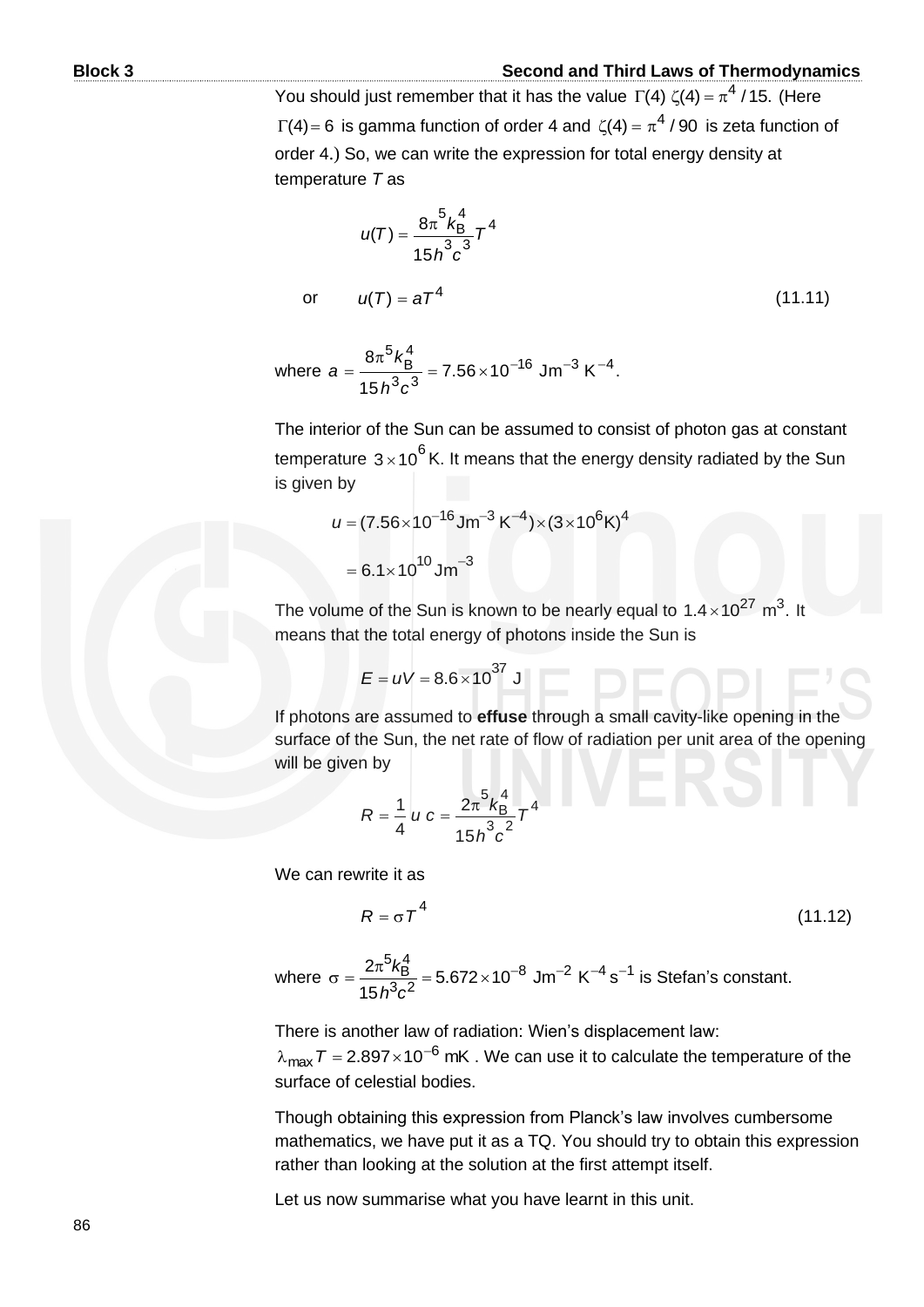#### **11.6 SUMMARY**

**Unit 11 Theory of Radiation**

| <b>Concept</b>                                             | <b>Description</b>                                                                                                                                                                                                                                                                                                                                                                                                 |
|------------------------------------------------------------|--------------------------------------------------------------------------------------------------------------------------------------------------------------------------------------------------------------------------------------------------------------------------------------------------------------------------------------------------------------------------------------------------------------------|
| <b>Blackbody</b>                                           | A blackbody absorbs all radiations incident on it, regardless of their<br>frequency. A small hole in a large enclosure or cavity is a practical<br>approximation to an ideal black body.                                                                                                                                                                                                                           |
| <b>Spectroscopic</b><br>analysis of blackbody<br>radiation | Spectroscopic analysis of black body radiation shows that<br>for a given wavelength $\lambda$ , $u_{\lambda}$ increases with temperature;<br>for each temperature, the spectral energy density versus<br>wavelength curve shows a maximum, which shifts to shorter<br>wavelengths as temperature increases; and<br>the energy density goes to zero as $\lambda \rightarrow 0$ or as $\lambda \rightarrow \infty$ . |
| <b>Planck's hypothesis</b>                                 | According to Planck:                                                                                                                                                                                                                                                                                                                                                                                               |
|                                                            | The exchange of energy between matter (walls) and radiation<br>(cavity) takes place in bundles of a certain size; and<br>The quantum of exchange is directly proportional to its frequency.<br>That is, the energy of an oscillator having frequency $v$ is an integral<br>multiple of $hv$ , where h is a constant. It is now referred to as<br>Planck's constant and its value is $6.67 \times 10^{-34}$ Js.     |
| <b>Planck's law</b>                                        | According to Planck's law, the energy density of blackbody radiation is<br>given by<br>$8\pi v^2$<br>$h_v$<br>$u_v dv = \frac{v_{av}}{c^3} \left( \frac{dv}{\exp(hv/k_BT)-1} \right) dv$<br>In terms of wavelength, we can express it as                                                                                                                                                                           |
|                                                            | $u_{\lambda}d\lambda = \frac{8\pi hc}{\lambda^5}\left(\frac{1}{\exp(hc/\lambda k_BT)-1}\right) d\lambda$                                                                                                                                                                                                                                                                                                           |
| Wien's law                                                 | For $\lambda \ll hc/k_BT$ , Planck's law reduces to Wien's law:                                                                                                                                                                                                                                                                                                                                                    |
|                                                            | $u_{\lambda}d\lambda = \left(\frac{8\pi hc}{\lambda^{5}}\right) \exp(-hc/\lambda k_{B}T) d\lambda$                                                                                                                                                                                                                                                                                                                 |
| <b>Rayleigh-Jeans law</b>                                  | For $\lambda \gg hc / k_B T$ , Planck's law reduces to Rayleigh-Jeans law:                                                                                                                                                                                                                                                                                                                                         |
|                                                            | $u_{\lambda} d\lambda = \frac{8\pi hc}{\lambda^5} \times \left(\frac{\lambda k_B T}{hc}\right) d\lambda = \frac{8\pi k_B T}{\lambda^4} d\lambda$                                                                                                                                                                                                                                                                   |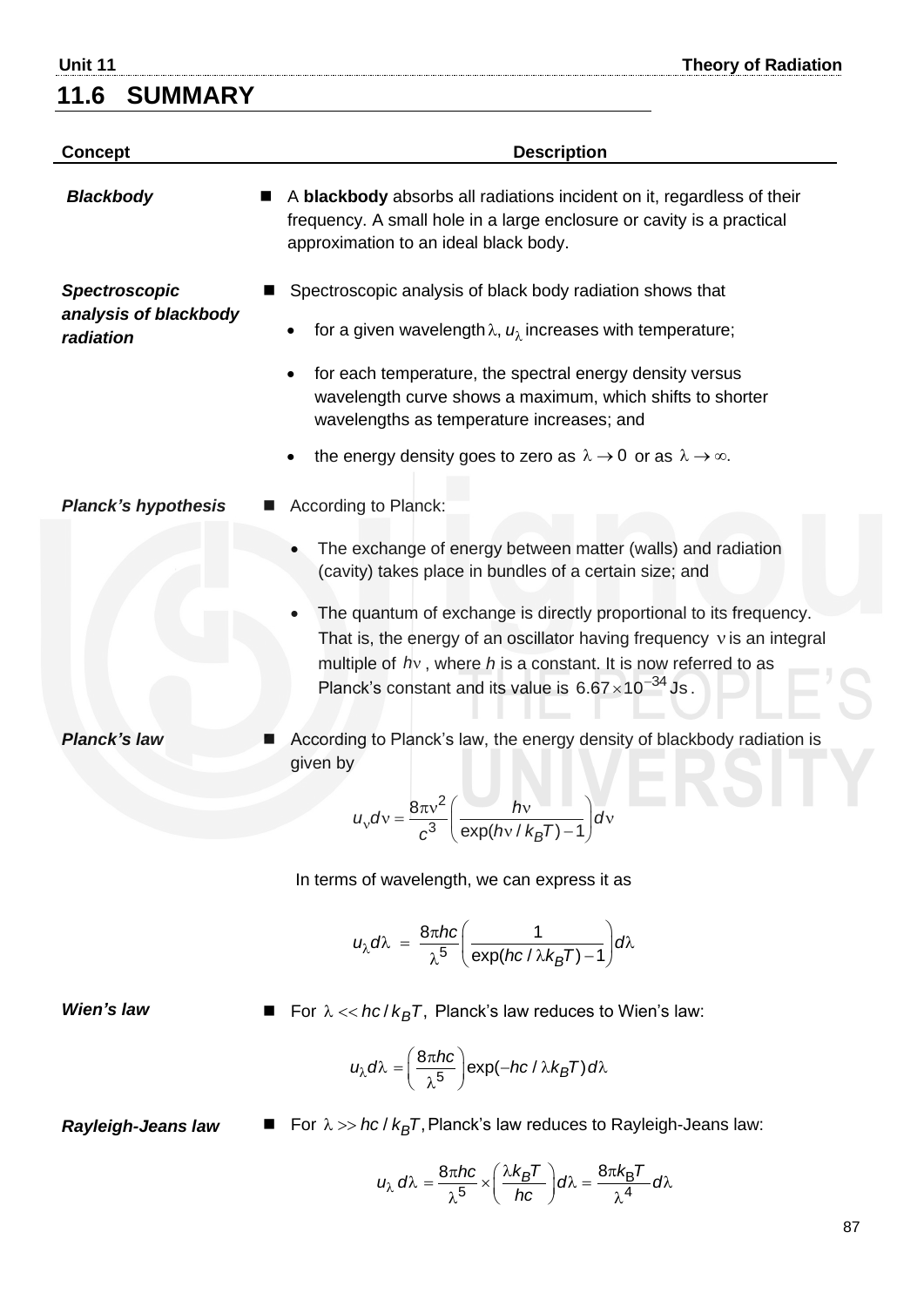**Stefan's law** ■ Stefan's law gives total energy density of all photons in blackbody spectrum. It states that total rate of emission of radiant energy per unit area is related to energy density as fourth power of temperature:

 $E = \sigma T^4$ 

where  $\sigma$  is known as Stefan's constant. Its value is  $5.672\times10^{-8}$ Jm $^{-2}$ K $^{-4}$ s $^{-1}$ .

Stefan-Boltzmann law states that when a blackbody at absolute temperature *T is* surrounded by another blackbody at absolute temperature  $T_0$ , the amount of net heat lost by the blackbody at higher temperature per unit time can be expressed as

$$
E=\sigma(T^4-T_0^4).
$$

#### **11.7 TERMINAL QUESTIONS**

- 1. Calculate the number of modes in a chamber of volume  $1m<sup>3</sup>$  in the frequency range 0.6 $\times$ 10<sup>14</sup>Hz to 0.61 $\times$ 10<sup>14</sup>Hz.
- 2. Calculate the average energy of a Planck oscillator of frequency  $0.6 \times 10^{14}$  Hz at 2000 K. How does it compare with the energy of a classical oscillator?
- 3. Calculate the number of modes of vibration in a  $100 \text{ cm}^3$  chamber in the wavelength region (a) 500.0 nm − 500.2 nm and (b) frequency range  $1.5 \times 10^{14}$  Hz to  $1.51 \times 10^{14}$  Hz.
- 4. Calculate the number of photons in 1  $cm<sup>3</sup>$  cavity containing black-body radiation at 1000 K.
- 5. Using (Eq. 11.7), obtain Wien's displacement law.

#### **11.8 SOLUTIONS AND ANSWERS**

#### **Self-Assessment Questions**

1. In the limit  $v \rightarrow 0$ , the Planck factor reduces to  $k_B T$ :

$$
\frac{hv}{\left[\exp\left(\frac{hv}{k_{B}T}\right)-1\right]}\rightarrow\frac{hv}{\left(1-\frac{hv}{k_{B}T}+\ldots-1\right)}=\kappa_{B}T.
$$

#### **Terminal Questions**

1. Using Eq. (11.6a), we can write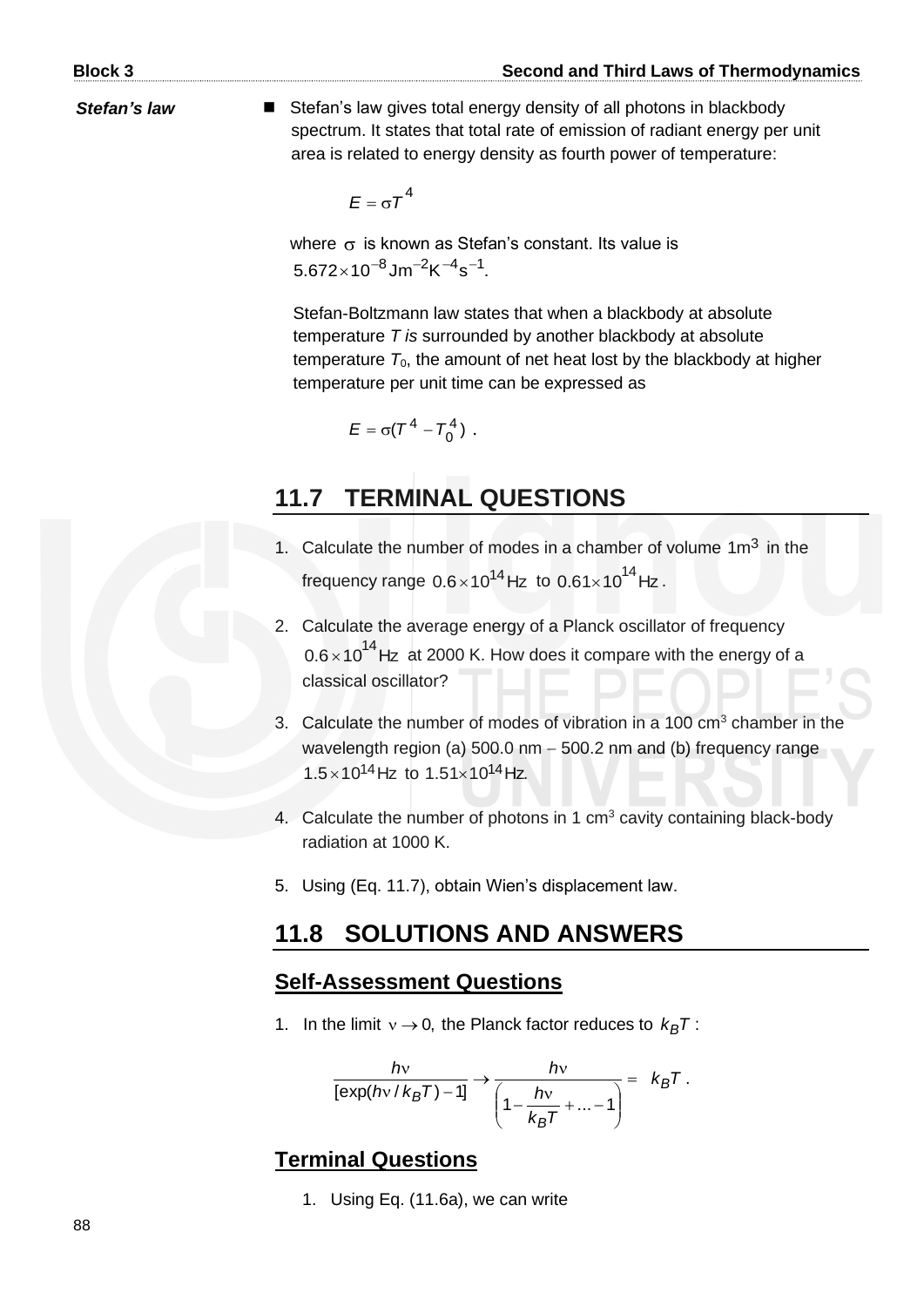$$
N_v dv = \frac{8\pi V}{c^3} v^2 dv
$$
  
\n
$$
V = 1 \text{m}^3; v = 0.6 \times 10^{14} \text{ Hz } dv = 0.1 \times 10^{14} \text{ Hz } c = 3 \times 10^8 \text{ ms}^{-1}.
$$
  
\n
$$
N_v dv = \frac{8 \times 3.14 \times 1}{(3 \times 10^8)^3} \times (0.6 \times 10^{14})^2 \times (0.1 \times 10^{14})
$$
  
\n
$$
= \frac{25.12 \times 0.36 \times 10^{28} \times 0.01 \times 10^{14}}{27 \times 10^{24}}
$$
  
\n
$$
= \frac{0.090432 \times 10^{42}}{27 \times 10^{24}}
$$
  
\n
$$
= \frac{90.432 \times 10^{15}}{27}
$$
  
\n= 3.35 × 10<sup>15</sup>

2. We recall that average energy of photons is

$$
\overline{\epsilon} = \frac{hv}{\exp\left(\frac{hv}{k_{\text{B}}T}\right) - 1}
$$
\n
$$
= \frac{6.6 \times 10^{-34} \times 0.6 \times 10^{14}}{\exp\left(\frac{6.6 \times 10^{-34} \times 0.6 \times 10^{14}}{1.3 \times 10^{-23} \times 2000}\right) - 1}
$$
\n
$$
= \frac{3.96 \times 10^{-20}}{\exp\left(\frac{3.96 \times 10^{-20}}{2.6 \times 10^{-20}}\right) - 1} = \frac{3.96 \times 10^{-20}}{e^{1.523} - 1}
$$

$$
\overline{\epsilon} = \frac{3.96 \times 10^{-20}}{4.59 - 1} = \frac{3.96 \times 10^{-20}}{3.59} \approx 1.10 \times 10^{-20} \text{ J}
$$

The energy of a classical oscillator is

$$
= k_{\text{B}}T = 1.38 \times 10^{-23} \times 2000
$$

$$
= 2.76 \times 10^{-20} \text{ J}
$$

- : The energy of a Planck's oscillator is nearly half of classical oscillator.
- 3. a) The number of modes per unit volume in the wavelength region  $\lambda$  to  $\lambda + d\lambda$  is given by

$$
N(\lambda) = \frac{8\pi V}{\lambda^4} d\lambda
$$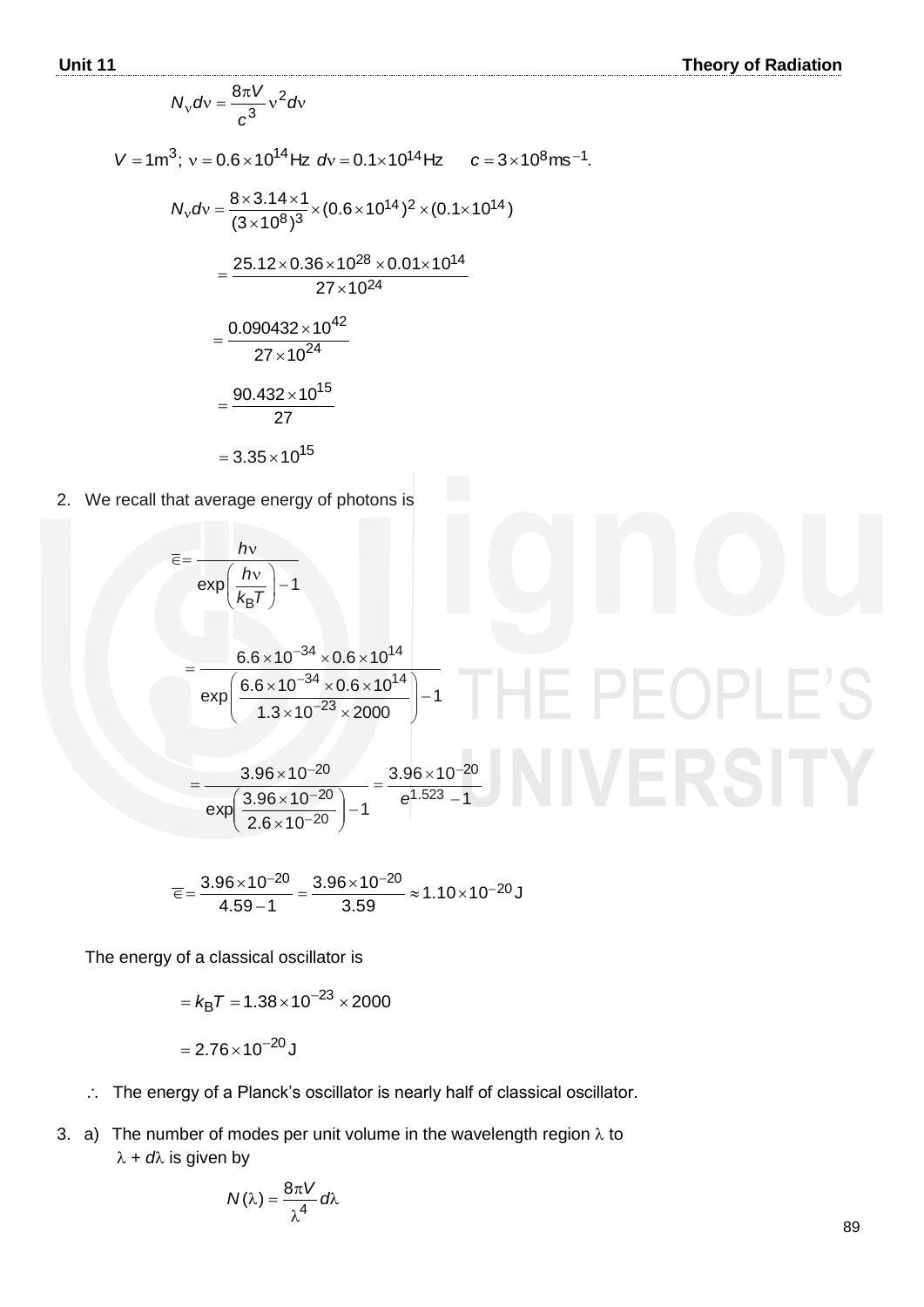Therefore, the number of modes within wavelength range  $\lambda$  to  $\lambda + d\lambda$ in a chamber of volume *V* is

$$
N(\lambda) = \frac{8 \times 3.14 \times (100 \text{ cm}^3)}{(5 \times 10^{-5} \text{ cm})^4} \times (2 \times 10^{-8} \text{ cm})
$$

$$
= \frac{50.24 \times 10^{-6}}{625 \times 10^{-20}}
$$

$$
= 8.014 \times 10^{12}
$$

b) The number of modes in the frequency range  $v$  to  $v + dv$  in chamber of volume *V* is given by

$$
N(v) = V \frac{8\pi v^2}{c^3} dv
$$

Here  $v = 1.5 \times 10^{14}$  Hz,  $dv = 0.01 \times 10^{14}$  Hz,  $c = 3 \times 10^{10}$ cm s<sup>-1</sup> and  $V = 100$  cm<sup>3</sup>. Hence on substituting the values, we get

$$
N(v) = \frac{8 \times 3.14 \times (100 \text{ cm}^3) \times (1.5 \times 10^{14} \text{ s}^{-1})^2}{(3 \times 10^{10} \text{ cm s}^{-1})^3} \times (0.01 \times 10^{14} \text{ s}^{-1})
$$

$$
= \frac{56.52 \times 10^{42} \text{ cm}^3 \text{ s}^{-3}}{27 \times 10^{30} \text{ cm}^3 \text{ s}^{-3}}
$$

$$
= 2.09 \times 10^{12}
$$

4. According to Planck, the energy density of the radiation in the frequency range  $v$  and  $v + dv$  is given by

$$
u_{\rm v}dv = \frac{8\pi h}{c^3}\frac{v^3}{\exp(hv/k_{\rm B}T-1)}dv
$$

Since  $u_v dv = h v dm_v$ , the number density of photons in the frequency range  $v$  and  $v + dv$  is

$$
dn_{\rm v} = \frac{8\pi}{c^3} \frac{v^2 dv}{\exp\left(\frac{hv}{k_{\rm B}T}\right) - 1}
$$

To obtain the expression of the total number density of photons, we integrate this expression to get

$$
n = \frac{8\pi}{c^3} \int \frac{v^2 dv}{\exp\left(\frac{hv}{k_B T}\right) - 1}
$$
 (i)

We now put 
$$
\frac{hv}{k_{\text{B}}T} = x
$$
.

90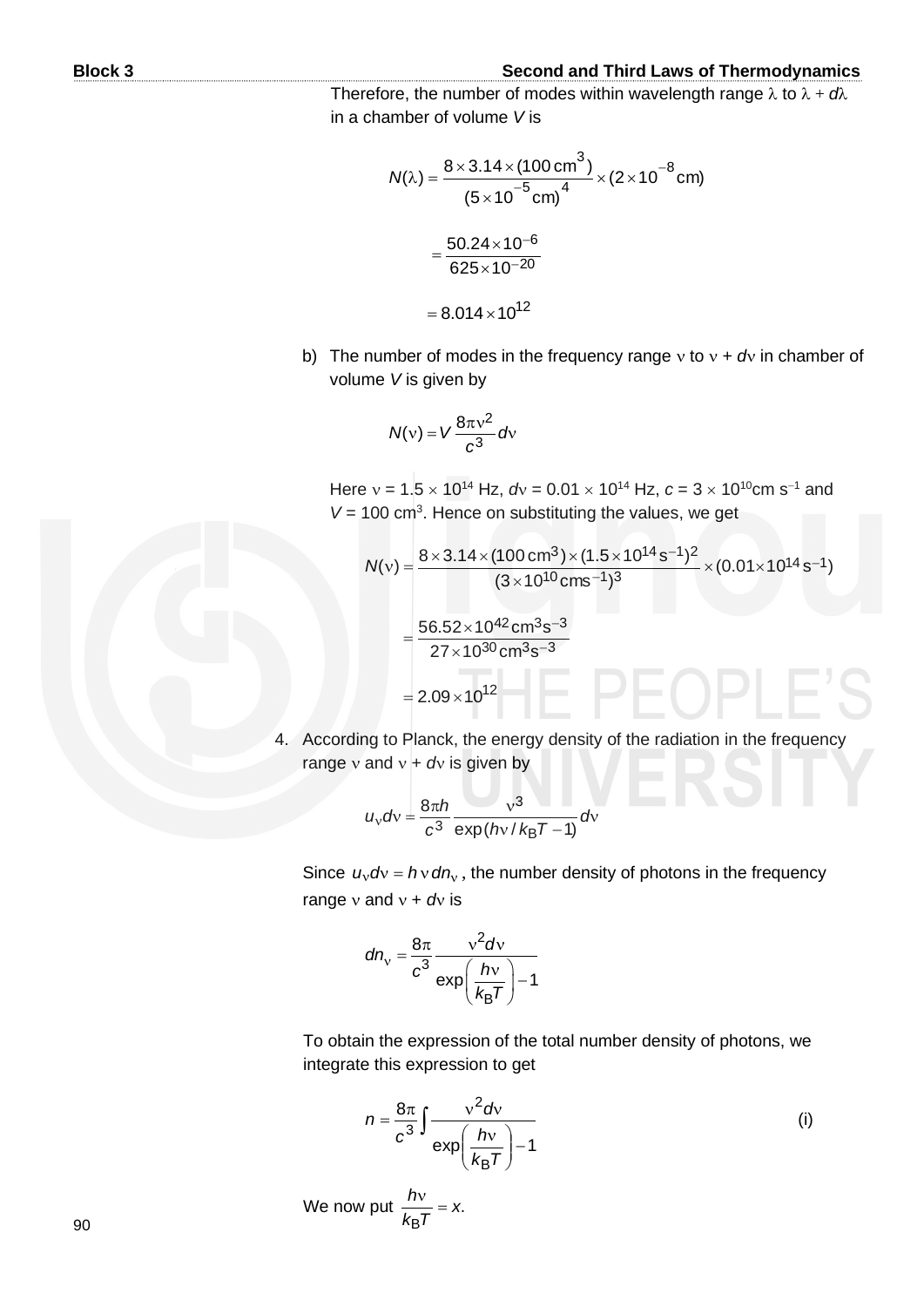Then Eq. (i) can be rewritten as

$$
n = \frac{8\pi}{c^3} \left(\frac{k_{\rm B}T}{h}\right)^3 \int\limits_{0}^{\infty} \frac{x^2 dx}{e^x - 1} = \frac{16\varsigma(3)\pi (k_{\rm B}T)^3}{c^3 h^3}
$$

The Riemann Zeta function  $\varsigma(3)$  = 1.202.

On substituting the given values

$$
c = 3 \times 10^8
$$
 ms<sup>-1</sup>,  $h = 6.6 \times 10^{-34}$  Js,  $k_B = 1.38 \times 10^{-23}$  JK<sup>-1</sup> and  
 $T = 1000$  K, we get

$$
n = \frac{16 \times 1.202 \times \pi (1.38 \times 10^{-23})^3 (10^3)^3}{(3 \times 10^8)^3 (6.6 \times 10^{-34})^3} = 2.0456 \times 10^{16} \text{m}^{-3}
$$

5. The wavelength at which maximum occurs can be obtained from Eq. (11.7) using the condition

$$
\left[\frac{\partial u_{\lambda}}{\partial \lambda}\right]_{\lambda=\lambda_{\text{max}}} = 0
$$

This leads to

$$
\frac{\partial u_{\lambda}}{\partial \lambda} = 8\pi hc \frac{\partial}{\partial \lambda} \left[ \frac{\lambda^{-5}}{\exp(hc/\lambda k_{B}T) - 1} \right]
$$
  
=  $8\pi hc \left[ \frac{-5\lambda^{-6} (\exp(hc/\lambda k_{B}T) - 1) - \lambda^{-5} \left( -\frac{hc}{\lambda^{2} k_{B}T} \exp(hc/\lambda k_{B}T) \right)}{(\exp(hc/\lambda k_{B}T) - 1)^{2}} \right]$ 

$$
= \frac{8\pi hc}{\lambda^5} \frac{1}{(\exp(hc/\lambda k_B T)-1)} \bigg[ -\frac{5}{\lambda} + \frac{hc}{\lambda^2 k_B T} \frac{\exp(hc/\lambda k_B T)}{(\exp(hc/\lambda k_B T)-1)} \bigg]
$$

$$
=u_{\lambda}\left[-\frac{5}{\lambda}+\frac{hc}{\lambda^{2}k_{B}T}\frac{\exp(hc/\lambda k_{B}T)}{(\exp(hc/\lambda k_{B}T)-1)}\right]
$$

Suppose the value of  $u_{\lambda}$  is maximum for  $\lambda = \lambda_{\text{max}}$ .

Therefore, we equate the right-hand side of the above expression equal to zero and put  $\lambda = \lambda_{\sf max}$  . This gives

$$
\left[-\frac{5}{\lambda_{\max}} + \frac{hc}{\lambda_{\max}^2 k_B T} \frac{\exp(hc/\lambda_{\max} k_B T)}{(\exp(hc/\lambda_{\max} k_B T) - 1)}\right] = 0
$$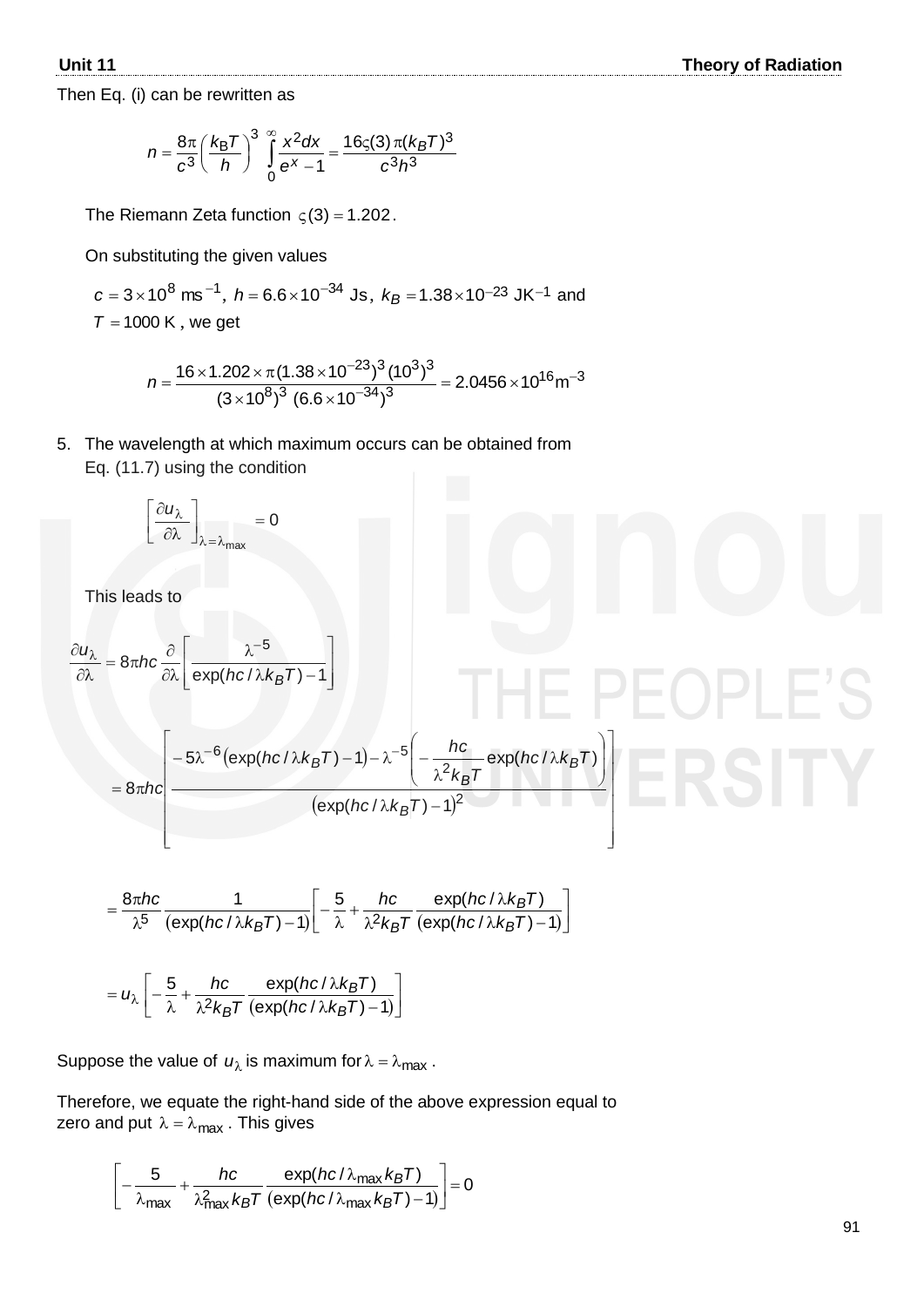or

**Block 3 Second and Third Laws of Thermodynamics**

$$
\frac{hc}{\lambda_{\max} k_B T} \frac{\exp(hc/\lambda_{\max} k_B T)}{[\exp(hc/\lambda_{\max} k_B T) - 1]} = 5
$$
 (i)

We now introduce a new variable by defining  $x = hc/\lambda_{\text{max}} k_B T$  . Then we can rewrite Eq. (i) in an elegant form:

$$
x \frac{\exp(x)}{\exp(x) - 1} = 5
$$
  

$$
x = 5(1 - e^{-x})
$$
 (ii)

This is a transcendental equation and can be solved either graphically or numerically. The exact value of *x* is 4.965.

Hence, we can write

=

max λ *Tk B*

 $x = \frac{hc}{\lambda}$ 

or

or

$$
\lambda_{\text{max}} \tau = b = \frac{hc}{k_B \times 4.965}
$$

=

.4 965

(iii)

This is *Wien's displacement law*. On substituting for ,*ch* and *kB* , we get

$$
\lambda_{\text{max}} T = 2.897 \times 10^{-6} \text{ mK}
$$

# HE PEOPLE'S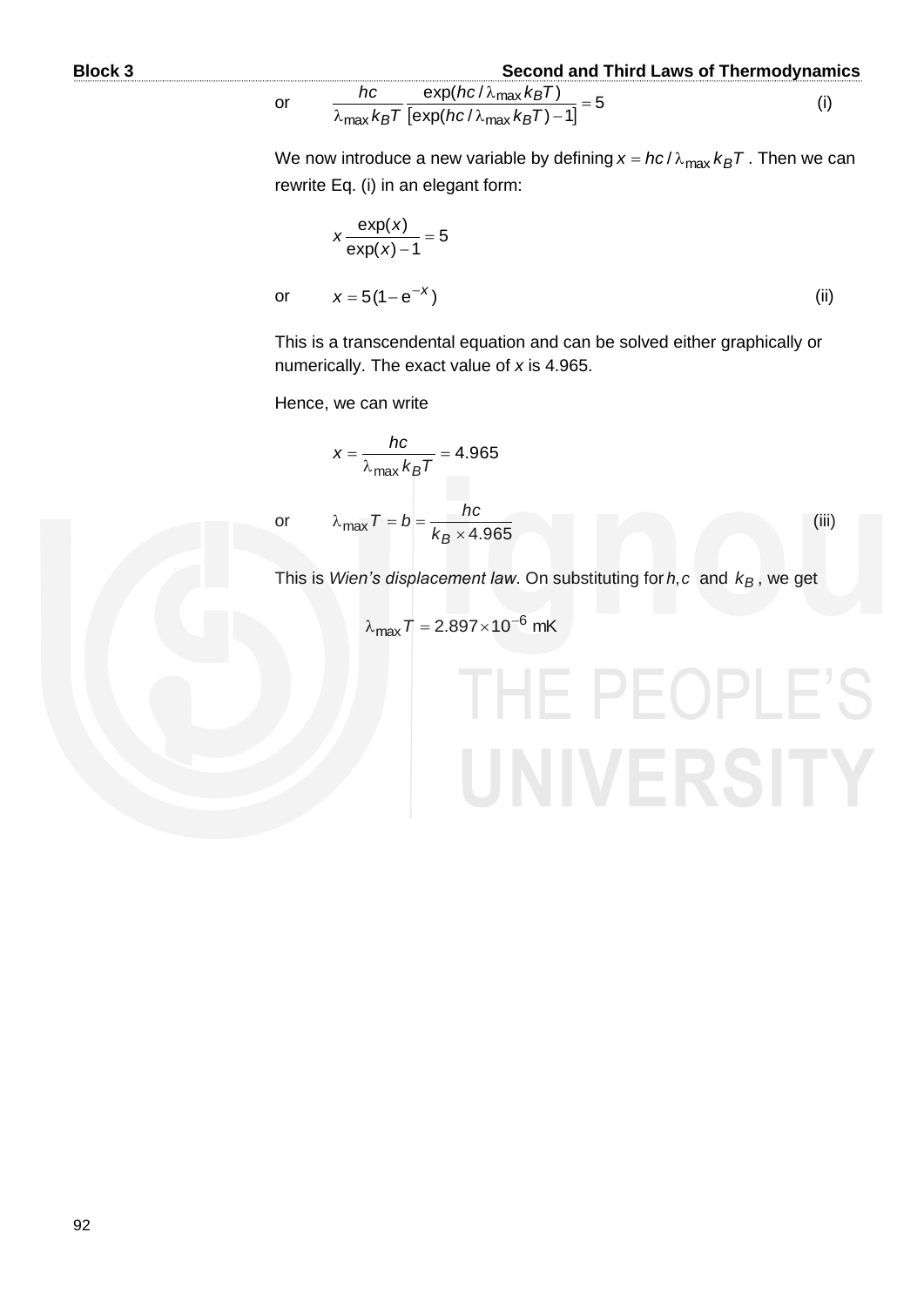#### **APPENDIX 11A: NUMBER OF ALLOWED MODES OF STANDING WAVES IN AN ENCLOSURE**

Rayleigh considered blackbody radiation in an enclosure, a hollow cubical box of side *L*, say, to consist of a number of electromagnetic waves which travelled in all possible directions. As a result, these made multiple reflections at the walls of the enclosure. Their subsequent superposition led to formation of standing waves and the walls of the enclosure acted as nodes.

The standing waves in such a system are described by the wave equation

$$
\nabla^2 \psi(x, y, z, t) = \frac{1}{v} \frac{\partial^2 \psi(x, y, z, t)}{\partial t^2}
$$
 (11A.1)

where *v* is velocity of the standing waves.

Since the walls of the enclosure act as nodal points, we can say that the amplitude  $\psi$  of the waves will be zero at *x*, *y*, *z* = 0 and *x*, *y*, *z* = *L*. Then we

take the solution of Eq. (11A.1) to be of the form  
\n
$$
\psi(x, y, z, t) = C \exp(-i\omega t) \sin\left(\frac{m\pi x}{L}\right) \sin\left(\frac{n\pi y}{L}\right) \sin\left(\frac{\ell \pi z}{L}\right)
$$
\n(11A.2)

where  $(m, n, \ell)$  are integers and  $\omega$  is the angular frequency of the wave. Note that each combination of  $(m, n, \ell)$  defines a mode of oscillation of the waves in the enclosure.

On combining Eqs. (11A.1) and (11A.2) and simplifying the resultant expression, we get

$$
\frac{\pi^2}{L^2}(m^2+n^2+\ell^2)=\frac{\omega^2}{v^2}
$$

or

$$
m^2 + n^2 + \ell^2 = \frac{\omega^2}{\pi^2} \cdot \frac{L^2}{v^2} = \left(\frac{2vL}{v}\right)^2 = \left(\frac{2L}{\lambda}\right)^2
$$

where  $\lambda = v/v$  defines the wavelength of the standing waves of frequency v.

(11A.3)

It may be remarked here that Eq. (11A.3) gives the number of allowed modes of vibration inside the enclosure for different, positive and integral values of  $m, n$  and  $\ell$ . The total number of modes of vibration will be specified by the total number of possible sets  $(m, n, \ell)$ .

If we now put  $\frac{2L}{\lambda} = p$ , λ Eq. (11A.3) can be rewritten as

$$
m^2 + n^2 + \ell^2 = p^2 \tag{11A.4}
$$

Geometrically, this result suggests that  $\rho$  is the radius of a sphere in  $(m, n, \ell)$ space and the number of allowed modes can be obtained by plotting  $m, n, \ell$ and counting the number of points corresponding to positive integral values. These will lie in the positive octant of a sphere of radius *p*, as shown in Fig. 11A.1. (In other octants, at least one value, either  $m, n$  or  $\ell$  will be